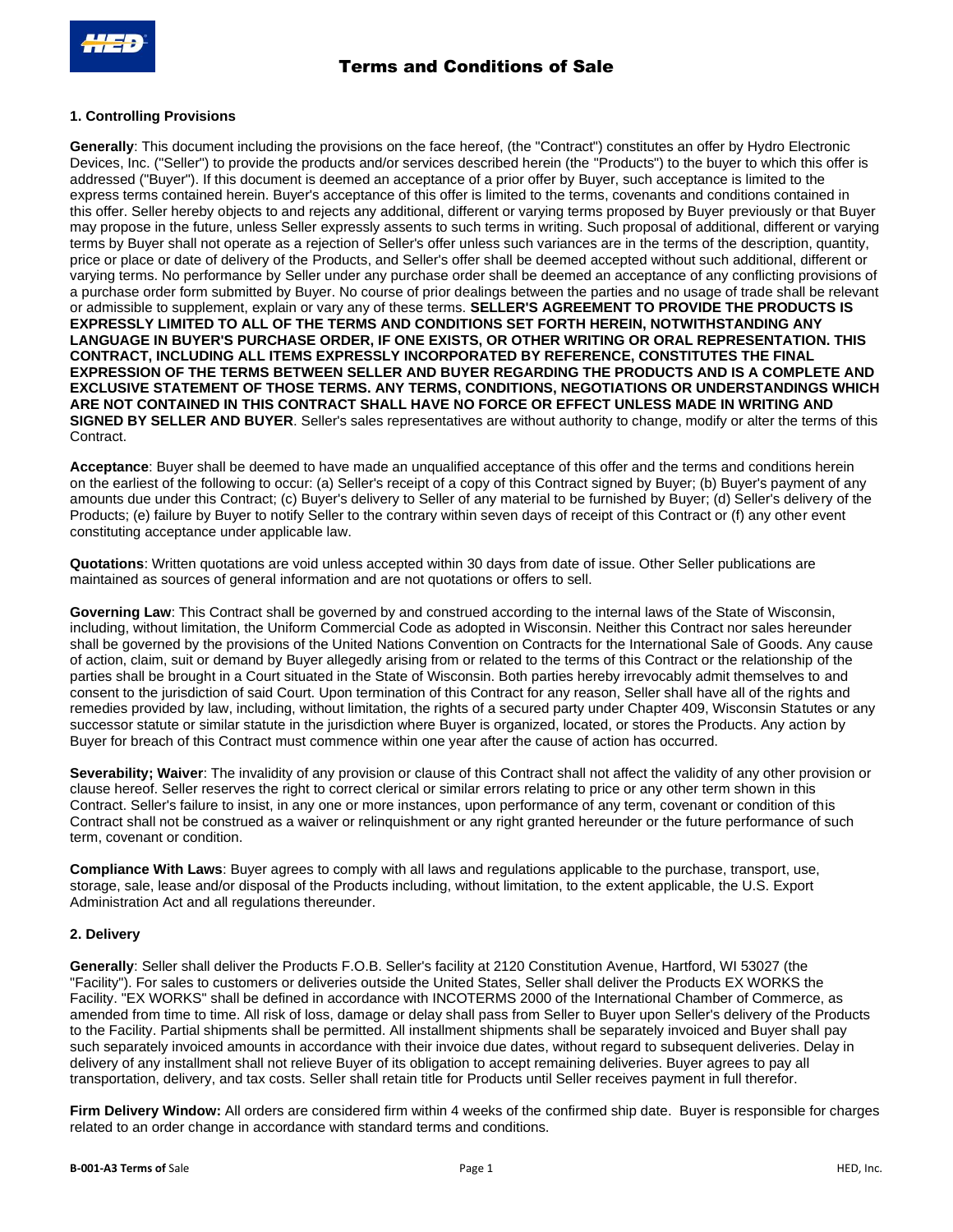

**Delivery Dates**: All delivery dates are approximate. Delivery dates given by Seller are based on prompt receipt of all necessary information regarding the order and will be acknowledged once a ship date has been confirmed. Seller will use reasonable efforts to meet such delivery dates, but does not guarantee to meet such dates. Failure by Seller to meet any delivery date does not constitute a cause for cancellation and/or for damages of any kind. Any cancellation of an order in full or in part are subject to the terms of this agreement.

**Delivery Delays**: Any delay in delivery due to causes beyond Seller's reasonable control, including but not limited to those causes listed in Paragraph 14 below, or due to any priorities or allocations necessitated by governmental orders or regulations, or due to any causes specified in the following sentence, shall extend the term of delivery by a period equal to the length of such delay. In the event of delay in delivery requested by Buyer or caused by Buyer's (a) failure to supply adequate instructions; (b) failure to arrange for pickup; (c) failure to supply or approve necessary data in a timely manner; (d) requested changes; or (e) failure to provide documents required for Seller to effect delivery, Seller will store all Products at Buyer's risk and expense, and if prices are higher at the time of actual delivery, Buyer shall pay such higher prices. Buyer shall pay all storage costs, material costs, and expenses upon Seller's demand.

**Claims**: Claims for shortages or other errors must be made in writing to Seller within ten days after Seller's delivery. Failure to give such notice shall constitute unqualified acceptance and a waiver of all such claims by Buyer.

**Orders:** Buyer shall ensure that its orders are received by Seller on a timely basis in view of the requested delivery dates. Given the custom nature of the Products, lead times required by Seller will vary. Buyer's orders or mutually agreed change orders shall be subject to all provisions of this Contract, whether or not the order or change order so states. Unless otherwise agreed in writing, the minimum net value of an order must be \$150 and meet other requirements such as minimum order quantity.

## **3. Prices; Taxes**

**Prices**: Unless prices are stated on the face hereof, prices shall be Seller's most recent acknowledgment price to Buyer. Unless otherwise stated on the face hereof, prices are in U.S. Dollars, F.O.B. the Facility (EX WORKS the Facility for sales to customers or deliveries outside the United States). Seller quotations are firm only if the buyer enters an order within the timeframe stated on the quote or 30 days from the date of the quotation, whichever timeframe is shorter. Seller standard prices at time of shipment may, at Seller's option, apply to those quantities actually delivered over 12 months. Prices are subject to change without notice however, Seller will endeavor to provide at least 30 days written notice of any changes. Upon notification of a price increase of goods, all orders in backlog which are shipped within 12 weeks of the increase notification will be invoiced at the previous price.

**Blanket Purchase Orders:** Blanket purchase orders (BPO's) can be placed by the Buyer for a 12 month period or 6 months if it includes an additional 6 month forecast. Regardless of the BPO duration and in all cases, the customer commits to including releases for the full quantity over the timeframe specified to meet the MRP system requirement for entry. Pricing and lead times related to a BPO will be confirmed when placed and are dependent on the release schedule given. All quantities identified in a BPO must be shipped within 12 months of placement. If Buyer only accepts shipment of a quantity less than the BPO, Seller reserves the right to back-charge according to the rate applicable to the lower volume accepted and any other applicable charges.

**Taxes**: Buyer shall pay or reimburse Seller on demand for all taxes, fees and costs including, but not limited to any manufacturer's tax, retailer's occupation tax, use tax, sales tax, excise tax, value added tax, duty, customs agent or broker fees, license, inspection or testing fee, freight costs, insurance, consular fees or any other tax, fee or charge of any nature whatsoever, including interest, imposed on, in connection with or measured by any transaction between Seller and the Buyer, in addition to the prices quoted or invoiced. Seller reserves the right to add such amount to the purchase price for payment in advance by Buyer.

## **4. Terms of Payment**

**Generally**: Unless otherwise stated on the face hereof, full invoice amount is payable within 30 days of invoice date. **Seller's Rights**: Notwithstanding the foregoing, terms of payment on all orders are subject to the prior written approval of Seller's credit department. If Buyer does not pay Seller any amount due under this Contract or any other agreement when such amount is due or if Buyer defaults in the performance of this Contract, Seller may, without liability to Buyer and without prejudice to Seller's other lawful remedies (i) terminate Seller's obligations under this Contract; (ii) declare immediately due and payable all Buyer's obligations to Seller; (iii) change credit terms with respect to any further work; (iv) suspend or discontinue any further work; and/or (v) repossess the Products. Seller reserves the right to change credit terms from time to time upon notice to Buyer. Seller reserves the right to require advance payment for engineering costs. Buyer agrees to reimburse Seller for all costs and fees including, but not limited to attorneys' fees and repossession fees, incurred by Seller in collecting any sums owed by Buyer to Seller. Buyer agrees to pay a late payment charge of 1-1/2% per month, or the maximum amount allowable by law, whichever amount is greater, on all amounts not paid in full when due, payable on Seller's demand. Buyer shall not set off amounts due to Seller against claims against Seller.

**Security Interest**: In partial consideration for Seller's sale of Products to Buyer, Buyer hereby grants to Seller and Seller hereby retains a security interest in all Products sold to Buyer and documents relating to such Products now or hereafter in the possession of or under the control of Buyer, title to which might at any time be determined to have passed to Buyer, including, without limitation, all inventories of the Products or any other product bearing any trademark or trade name of Seller, returns or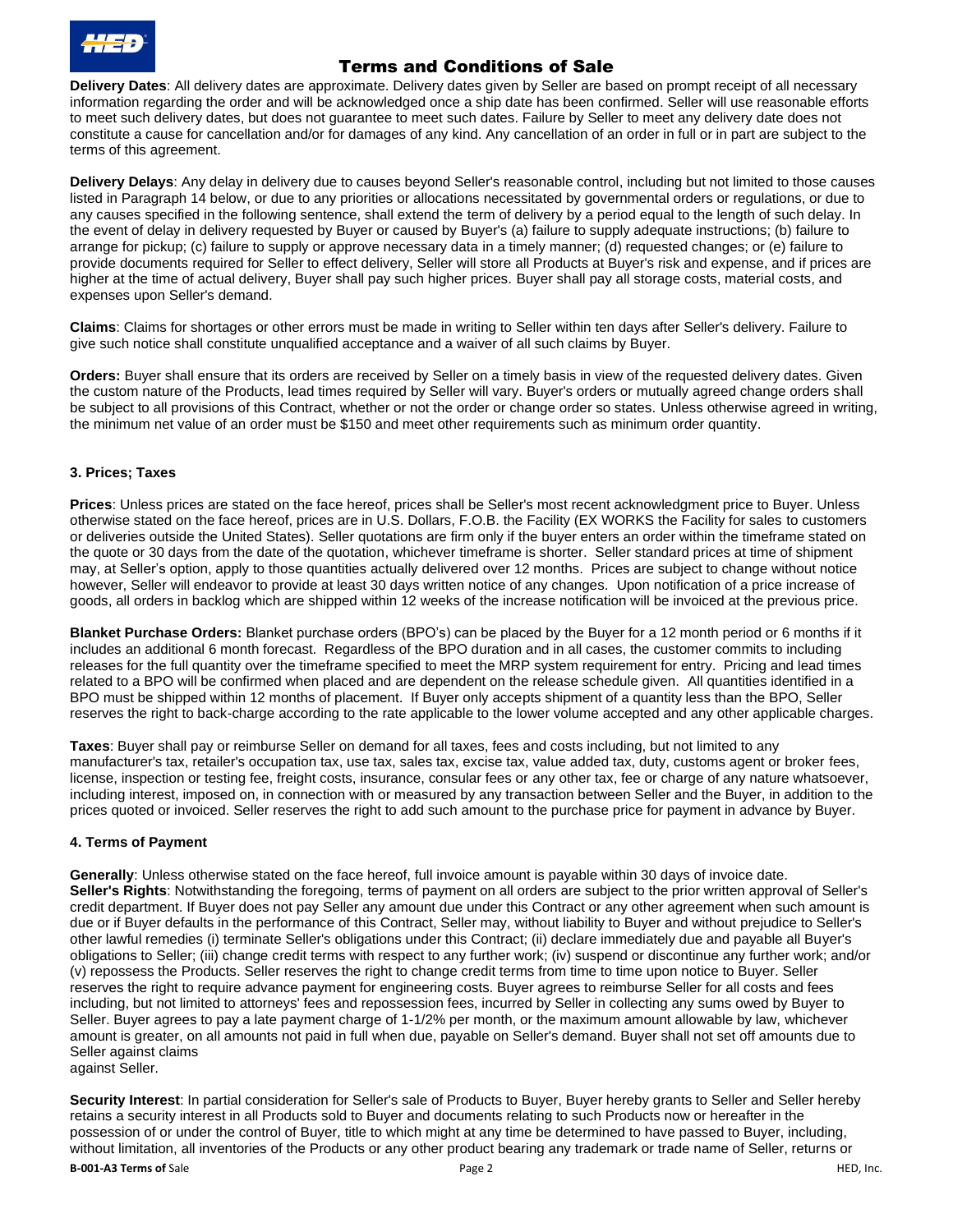

repossessions and the proceeds, including insurance proceeds and proceeds from products in which the Products were an input, of all of the foregoing, together with the additions and accessions thereof, to secure all of Buyer's obligations to Seller under this Contract and all other obligations of Buyer to Seller. Buyer agrees to execute such financing statements, continuation statements and other documents including, but not limited to pledge agreements, and to take such actions as may be required by Seller to evidence or perfect the security interest granted herein and the interest of Seller. Seller is authorized in Buyer's name or otherwise to take such actions as permitted under this Contract or applicable law, including, without limitation, signing Buyer's name, and Buyer hereby appoints Seller as its attorney-in-fact for such purpose.

#### **5. Cancellations, Changes and Returns**

**Cancellations**: All orders are considered firm within 4 weeks from the ship date acknowledged by Seller. Any undelivered Products may be cancelled by Buyer only upon written approval of an authorized representative of Seller. In the event of any cancellation of an order by Buyer, Buyer shall pay to Seller its reasonable costs and expenses, plus Seller's usual rate of profit for similar work, or such other cancellation charges as may apply pursuant to Seller's policies in effect from time to time. Buyer shall be responsible for any production, engineering or any other charges incurred by Seller prior to cancellation or default by Buyer.

**Changes**: Buyer may not alter or modify its order or any part thereof without Seller's prior, written consent. Seller reserves the right to change the price, terms of payment and delivery dates for any Products affected by any alterations or modification to which it consents. If Buyer requests that an order be expedited, Seller may impose a 20% expedite fee in addition to the quoted price. If Buyer initiates a request that an order be expedited and then withdraws that request, Seller will impose a \$150 fee in addition to the quoted price.

**Returns**: No Products may be returned to Seller without its prior, written authorization and Products may be returned only on the terms and conditions specified in such authorization. Returned Products must be of current manufacture, unused and in resaleable condition, and securely packaged to reach Seller without damage. Any cost incurred by Seller to put Products in first class condition will be charged to Buyer. Returned Material Authorization ("RMA") numbers issued by Seller are required prior to shipping any Product back to Seller for any reason. Any Product returned to Seller without a valid RMA number will be refused and returned at Buyer's expense. All packages shipped to Seller must be freight prepaid. Buyer shall clearly mark all returns with the RMA number in large print on the outside of the box and on the address label. Ship to: HED, Inc., 2120 Constitution Avenue, Hartford, Wisconsin 53027; RMA #XXXX-XXXX. All Products returned to Seller shall be subject to a 20% restocking charge plus the cost of freight, packaging, insurance and any other costs.

#### **6. Limited Warranty**

Seller warrants to the first purchaser of the Products that such Products will be free from material defects in workmanship and materials under normal use and service for a period of one year from Seller's delivery hereunder. The warranty period on a repaired unit is 30 days from the date of repair for workmanship, and 12 months from the date of repair for replacement parts. There is **NO WARRANTY** for any part, product or component installed, serviced, or replaced at any location other than as designated by Seller in writing. There is **NO WARRANTY** if the Product is opened, altered, or repaired by anyone other than Seller personnel. Product designs do not offer user serviceable parts. There is **NO WARRANTY** in cases of damage in transit, negligence, abuse, abnormal usage, neglect, alteration, misuse, accidents, normal wear and tear, damage, or deterioration due to environmental or natural elements, failure to follow Seller's instructions or improper or inadequate installation, storage, repair or maintenance. There is **NO WARRANTY** for any Engineering Samples, Prototypes, Pre-Production units, etc. (as designated by the use of suffixes ES, PP, etc. with the Part Number). This warranty does not cover parts furnished but not produced or manufactured by Seller, and Seller's sole obligation with respect to such parts shall be limited to assigning or transferring to Buyer any written warranty extended to Seller by the manufacturer of such parts to the extent such warranty may reasonably be assigned or transferred. However, Seller does not adopt, guarantee, or represent that the manufacturer will comply with any of the terms of the warranty of such manufacturer.

**Remedy**: Seller's sole and exclusive obligation under this warranty (and Buyer's sole and exclusive remedy) shall be, upon prompt written notice by Buyer during the warranty period and immediately upon Buyer's discovery of any breach, to either, at Seller's option, repair or replace without charge, F.O.B. Seller's Facility, any defective Product or part thereof expressly warranted herein by Seller against defects and found by Seller in its sole discretion to be defective and covered by this warranty or, solely at Seller's option, credit Buyer for the purchase price paid for such Product or part. For customized parts, Seller shall not typically offer credit for the purchase price paid as a warranty remedy. Seller shall be given the right to inspect and test Products claimed to be defective. Seller will provide Buyer with written instructions regarding return of any Products to Seller for inspection and testing or for replacement or repair. Buyer shall not return Products to Seller without Seller's written authorization and instructions. Repair or replacement of a Product shall not extend the warranty term. Warranty returns must have a prior authorization in the form of an RMA number and are handled on a first received, first served basis. Neither incoming nor outgoing freight is included in warranty coverage or repair prices. Seller does not accept unauthorized debit memos. Debits issued against Seller without authorization or for any Product that is determined by Seller not to be covered by Seller's limited warranty will be immediately posted to Buyer's past due balance. Seller's standard inspection and test charges shall apply to all Products returned and found by Seller to be functioning within the approved specifications for that Product and not in breach of the above limited warranty. Buyer shall promptly pay Seller's invoice in connection with such charges. **SELLER SHALL NOT BE LIABLE TO BUYER, OR TO ANYONE CLAIMING UNDER BUYER, FOR ANY OTHER OBLIGATIONS OR LIABILITIES, INCLUDING, BUT NOT LIMITED TO, OBLIGATIONS OR LIABILITIES ARISING OUT OF BREACH OF CONTRACT OR WARRANTY,**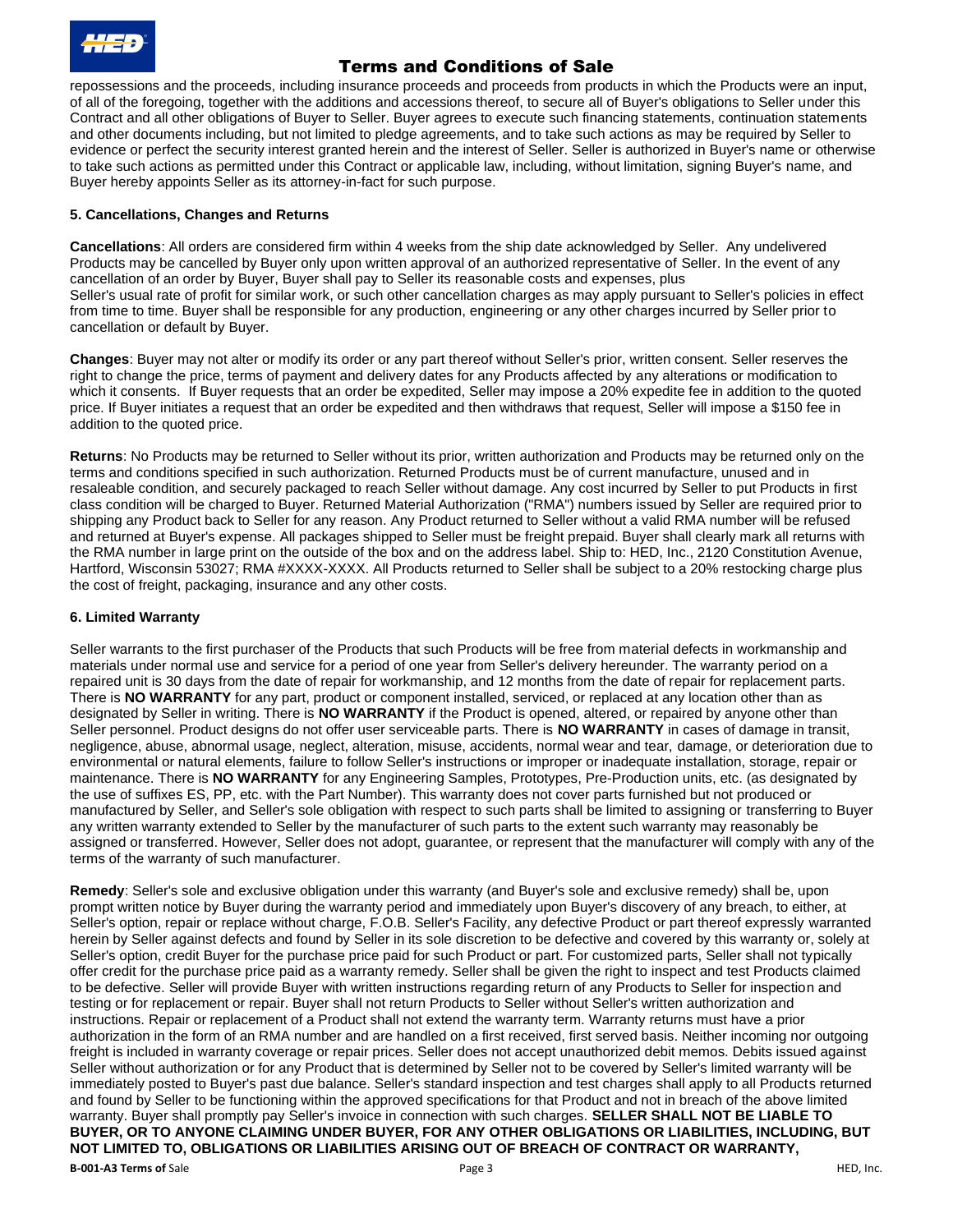

**NEGLIGENCE OR OTHER TORT OR ANY THEORY OF STRICT LIABILITY, WITH RESPECT TO THE PRODUCTS OR SELLER'S ACTS OR OMISSIONS OR OTHERWISE.** This warranty covers only replacement or repair of defective Products or parts thereof at Seller's main facility and does not include the cost of field service travel and living expenses, labor, inspection, removal or installation of new Products or parts or normal maintenance.

#### **LIMITATION ON DAMAGES: IN NO EVENT SHALL SELLER BE LIABLE FOR INCIDENTAL, COMPENSATORY, PUNITIVE, CONSEQUENTIAL, INDIRECT, SPECIAL OR OTHER DAMAGES. SELLER'S AGGREGATE LIABILITY WITH RESPECT TO A DEFECTIVE PRODUCT AND THIS CONTRACT SHALL BE LIMITED TO THE MONIES PAID TO SELLER FOR THAT DEFECTIVE PRODUCT.**

Any assistance Seller provides to or procures for Buyer outside the terms, limitations or exclusions of this warranty will not constitute a waiver of the terms, limitations or exclusions of this limited warranty, nor will such assistance extend or revive the warranty.

Seller will not reimburse Buyer for any expenses incurred by Buyer in repairing, correcting or replacing any defective Products, except for those incurred with Seller's prior written permission.

## **7. DISCLAIMER OF OTHER WARRANTIES**

**SELLER AND BUYER AGREE THAT THE EXPRESS WARRANTIES IN THE PRECEDING SECTION ARE EXCLUSIVE AND IN LIEU OF ALL OTHER WARRANTIES (INCLUDING WITHOUT LIMITATION ANY IMPLIED WARRANTIES OF MERCHANTABILITY OR FITNESS FOR A PARTICULAR PURPOSE). SELLER HEREBY DISCLAIMS AND EXCLUDES ALL OTHER WARRANTIES.** Any oral or written description of the Products is for the sole purpose of identifying the Products and shall not be construed as an express warranty. Prior to using or permitting use of the Products, (including hardware and software), Buyer shall determine the suitability of the Products for the intended use and Buyer shall assume all risk and liability whatsoever in connection therewith. Buyer agrees that Seller has no post–sale duty to warn Buyer or any other party about any matter or, if such duty exists, Seller satisfies that duty by providing any required warnings only to Buyer. Buyer assumes all post–sale duty to warn its customers and indemnifies Seller against any Damages in connection with such duty or failure to warn.

## **8. Engineering Data**; **Tools**

All engineering data, design information, specifications for Seller's Products, schematics and engineering and shop drawings used in the completion of this order are and shall remain Seller's property. Buyer shall not copy, reproduce, distribute, publish or communicate to any third party such data without the prior, written permission of a properly authorized representative of Seller. Seller hereby gives its permission to the Buyer to distribute product data or operation and maintenance information to the end user. All tools, dies, artwork and fixtures relating to Products, including Products manufactured to specifications provided by or on behalf of Buyer, shall be and shall remain Seller's exclusive property.

## **9. Patent Infringement and Defects in Buyer's Specifications**

Orders manufactured to specifications, drawings, designs or descriptions provided by or for Buyer are executed only with the understanding that Buyer hereby agrees to indemnify and hold harmless Seller and Seller's Indemnified Parties (as defined below) from any and all damages sustained by any of them, including, but not limited to, reasonable attorneys' fees, resulting from any action or threatened action against Seller or Seller's Indemnified Parties for (a) infringement of the patents or proprietary right of any other person, or (b) injury to person or property, including death, relating to defects in specifications, drawings, designs or descriptions provided by or for Buyer.

## **10. Indemnification and Insurance**

**Indemnification**: Buyer hereby releases and agrees to indemnify, defend and hold harmless Seller, its shareholders, officers, agents, employees, affiliates, successors, assigns and third-party suppliers ("Seller's Indemnified Parties") from and against any and all direct and indirect claims, debts, actions, causes of action, liabilities, loss, suits, demands, fines, penalties, judgments, omissions, damages or expenses whatsoever, including, without limitation, actual attorneys' fees and costs ("Damages") incurred by or against Seller or any of Seller's Indemnified Parties due to or arising out of, in connection with, resulting from or relating to (i) misrepresentations, breach of the warranties, representations, covenants or agreement contained in this Contract or any law by Buyer or any of Buyer's shareholders, directors, officers, employees, affiliates, representatives, agents, successors or assigns ("Buyer's Parties"), or (ii) any damage to or destruction of property, or injury to or death of persons caused, or alleged to have been caused, in whole or in part, by any intentional, reckless, negligent or other act (or failure to act) of Buyer or any of Buyer's Parties, or (iii) losses, damages or injuries caused by Buyer's products, Buyer's specifications, designs, approvals or instructions provided to Seller, or due to improper, imprudent or unsafe application or use of the Products or otherwise; or (iv) any Product recalls, except to the extent solely and directly relating to Seller's breach of this Contract. Prior to settling any claim, Buyer will give Seller an opportunity to participate in the defense and/or settlement of such claim. Buyer shall not settle any claim without Seller's written consent. In the event of any recall affecting the Products, Seller shall have the right to control the recall process and Buyer shall fully cooperate with Seller in connection with the recall.

**B-001-A3 Terms of** Sale **Page 1 B-001-A3 Terms of** Sale Page 4 **Page 4 Page 4 Page 4 Page 1 Page 4 Page 1 Page 4 Page 1 Page 4 Page 1 Page 4 Page 1 Page 4 Page 1 Page 4 Page 1 Page 1 Pa Insurance**: Buyer shall maintain and have in effect at all times during the Contract, and for a period of three years thereafter, Commercial General Liability Insurance, which includes (without limitation) coverage for business automobile, transit and other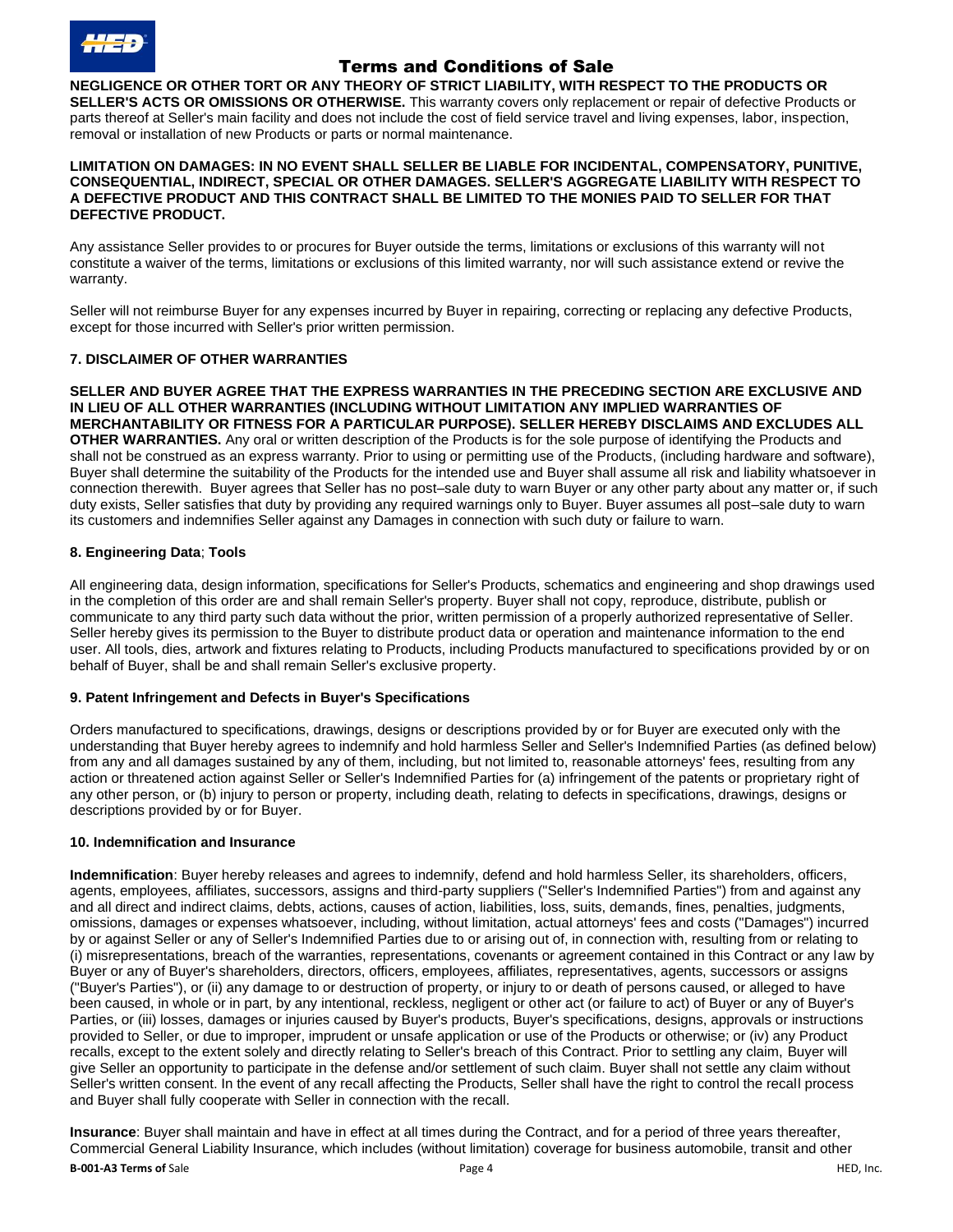transportation liability, bodily injury liability, personal injury liability, property damage liability, theft, advertising injury liability, medical payments, products liability and products-completed and completed operations liability coverage, Workers' Compensation Insurance and Contractual Liability Insurance incorporated in Buyer's Commercial General Liability Insurance policy covering the defense and indemnification agreement and other obligations of Buyer under this Contract. At Seller's option, Seller shall be named as an additional named insured under each in amounts and with carriers acceptable to Seller with a Best's rating of not less than "A". Buyer shall at Seller's request deliver copies of the policy or policies of insurance to Seller. Such policies shall provide a waiver of subrogation against Seller as the additional named insured and contain no cross-liability exclusion. Buyer agrees that the parties intend that Buyer's insurance coverage will be primary over any other potentially applicable insurance. Buyer shall ensure that any umbrella or excess liability coverage shall not treat the naming of Seller as an additional named insured as a coverage change that voids or terminates such coverage. The policies should state that they may not be cancelled or amended without 60 days prior written notice to Seller.

## **11**. **Confidential Information; Trademarks**:

**Confidential Information:** Buyer acknowledges that all trade secrets, designs, specifications and other Confidential Information (as defined below) which may be disclosed to it by Seller shall at all times, both during and after expiration or termination of this Contract for any reason, remain the exclusive property of Seller and that Buyer shall not acquire any proprietary interest whatsoever therein. "Confidential Information" means all knowledge and information disclosed by Seller to Buyer orally or in writing, or acquired by Buyer through observation, that provides Seller with a competitive advantage, regarding Seller's products, technology, inventions, formulas, know-how, services, forecasts, sales methods, customer lists, customer usages and requirements, financial information, business plans, strategies and future business relationships, disclosed with the exception of such information which: (i) was already part of the public domain at the time of the disclosure by Seller; (ii) becomes part of the public domain through no fault of Buyer (but only after and only to the extent that it is published or otherwise becomes part of the public domain); (iii) was in Buyer's possession prior to the disclosure by Seller and was not acquired, directly or indirectly, from Seller or from a third party who was under a continuing obligation of confidence to Seller; or (iv) is received (after the disclosure by Seller) by Buyer from a third party who did not require Buyer to hold it in confidence and did not acquire it directly or indirectly from Seller under a continuing obligation of confidence. Except as necessary to perform its duties under this Contract, Buyer shall not use or disclose any of such Confidential Information, but shall use the greater of the degree of care required by this Contract or the same degree of care given its own trades secrets and confidential information. Upon expiration or termination of this Contract for any reason, Buyer shall, within 15 days, surrender to Seller all plans, drawings, specifications, sketches, pictures, films, tapes, computer disks, literature, samples, documents, other tangible objects and all copies thereof relating to trade secrets and other Confidential Information and all of Seller's property. Buyer shall be permitted to destroy rather than return all analyses, extracts, and summaries prepared by Buyer which contain Confidential Information, and such destruction shall be certified in writing to Seller by an authorized officer of Buyer who has supervised such destruction. Nothing in this Contract shall be construed to limit or negate the common or statutory law of torts or trade secrets where it provides Seller with broader protection than that provided herein.

**Trademarks**: During the term of this Contract, for so long as Buyer is in compliance with its obligations hereunder, Seller grants Buyer the nonexclusive, nontransferable, nonsublicensable right to use such trademarks as Seller may designate in writing from time to time (the "Trademarks") solely for the purpose of advertising, soliciting sales of, and selling Products in accordance with the terms of this Contract. Nothing in this Contract shall be construed to give Buyer any right to use any of the Trademarks on or in connection with the sale of any goods or services other than Products, and Buyer agrees not to make, or allow any of its affiliates to make, any such use. Any use of Seller's trademarks or other intellectual property shall be subject to Seller's prior written approval in each instance and such restrictions as Seller may, in its sole discretion, impose from time to time. Seller may revoke this license at any time in its sole discretion. Buyer's use of the Trademarks, and any and all goodwill associated therewith, shall inure to Seller's benefit. Buyer agrees that neither it nor its affiliates will seek to register any Trademark, or any other trademark, service mark, or trade dress owned by Seller or its affiliates, and if Buyer or any of its affiliates does obtain such a registration, Buyer or its affiliate shall immediately assign the same to Seller. Buyer acknowledges and agrees that Seller owns all right, title, and interest in and to the Trademarks. Except as otherwise agreed by Seller, Products sold by Buyer shall bear Seller's Trademark, and Buyer shall not remove or efface such Trademark. Buyer will not sell any of the Products except in connection with such Trademarks, and will not repackage the Products in any manner and resell such Products utilizing a different trademark. Any use of Seller's Trademarks in advertisements or promotion must be preapproved in writing by Seller. Buyer and its affiliates agree to take all steps which Seller may from time to time consider to be necessary to perfect or protect Seller's rights in the Trademarks including, without limitation, executing all necessary assignments, declarations, and other documents requested by Seller from time to time. Upon expiration or termination of this Contract for any reason, Buyer and its affiliates shall take such steps and execute such documents as Seller requests to cause Seller to own all rights in the Trademarks and to terminate any rights Buyer may have to use the Trademarks. Buyer shall inform Seller promptly of any potential or actual infringement of any of Seller's Trademarks and shall provide all assistance and information required by Seller, at Seller's expense, in connection with any such infringement.

## **12. Assignment**

Neither party may assign these terms and conditions without the prior written consent of the other party provided, however, that Seller may assign these terms and conditions in whole or in part to any of its affiliates and/or perform through subcontractors. Subject to the foregoing, these terms and conditions shall inure to the benefit of, and be binding upon, the parties' successors and assigns.